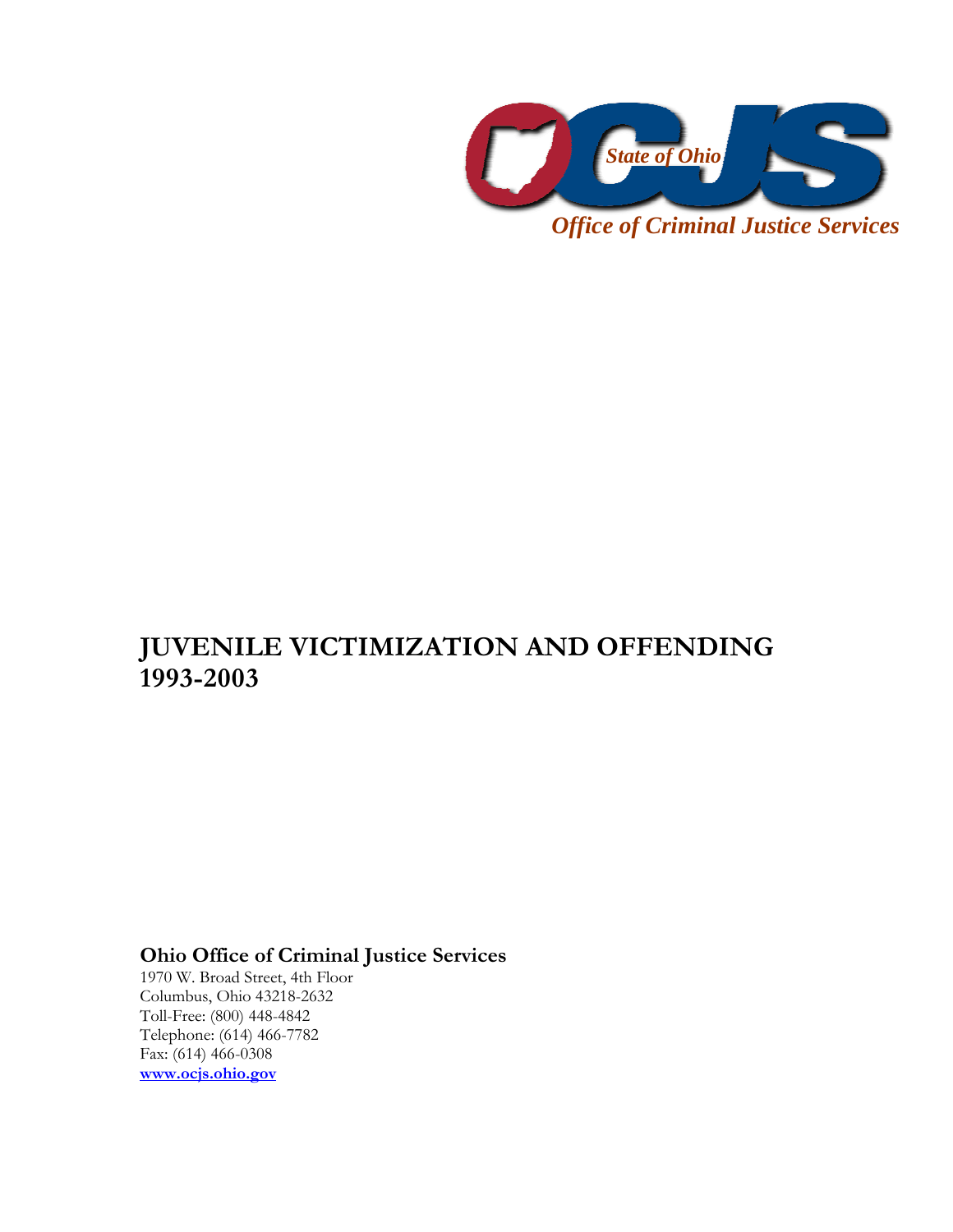### JUVENILE VICTIMIZATION AND OFFENDING, 1993-2003

In August 2005, the Bureau of Justice Statistics released the report *Juvenile Victimization and Offending, 1993—2003*. The report is based on data collected in the National Crime Victimization Survey (NCVS) and Supplementary Homicide Reports (SHR). NCVS gathers data on crimes (excluding homicide) against persons age 12 and older, reported and not reported to the police, from a nationally representative sample of U.S. households. SHR collects data on homicides reported to law enforcement. The following data and graphics were taken from this report.

- From 1993-2003, juveniles ages 12 to 14 (referred to as "younger teens") and 15 to 17 (referred to as "older teens") experienced annual rates of nonfatal violence 2.5 times higher than the rate for adults.
- A comparison of average annual rates of data from 1993-1995 to 2001-2003 shows that the rate of nonfatal violent crimes for younger teens, older teens, and adults fell for all crimes under study: rape/sexual assault, robbery, aggravated assault, and simple assault.

#### **Demographics of victims, 1993-2003 (average annual rates)**

- Age. Older teens (15-17) experienced higher rates of rape/sexual assault and aggravated assault, while younger teens (12-14) experienced higher rates of simple assault. Younger and older teens had similar rates of robbery victimizations.
- Gender. Male teens had rates of violent victimization 2.5 times the average annual rate of male adults; female teens had victimization rates that were two times that of female adults.
- Race and ethnicity. White and Black younger and older teens had similar average annual rates of victimization. Younger and older non-Hispanic White teens had somewhat higher average annual rates of violent victimization than Hispanics of similar ages.
- Urban, suburban, and rural crime. For younger and older teens, urban youth had higher average annual rates of violence than suburban or rural youth.

#### **Characteristics of criminal events against juveniles, 1993-2003**

- Weapon use. The majority of violent crimes against juveniles were committed without a weapon. A greater proportion of older teens than younger teens were the victim of a violent crime where a weapon was used (25 percent vs. 18 percent).
	- o Firearms. Approximately 9 percent of older teens and 2.5 percent of younger teens were victimized by an offender with a firearm.
- Injuries. About 3 in 10 violent victimizations against youth ages 12-17 resulted in an injury. Older teens were more likely than younger teens to experience serious injury.
- Location. Over 53 percent of violent victimizations of younger teens and 32 percent of violent victimizations of older teens occurred at school.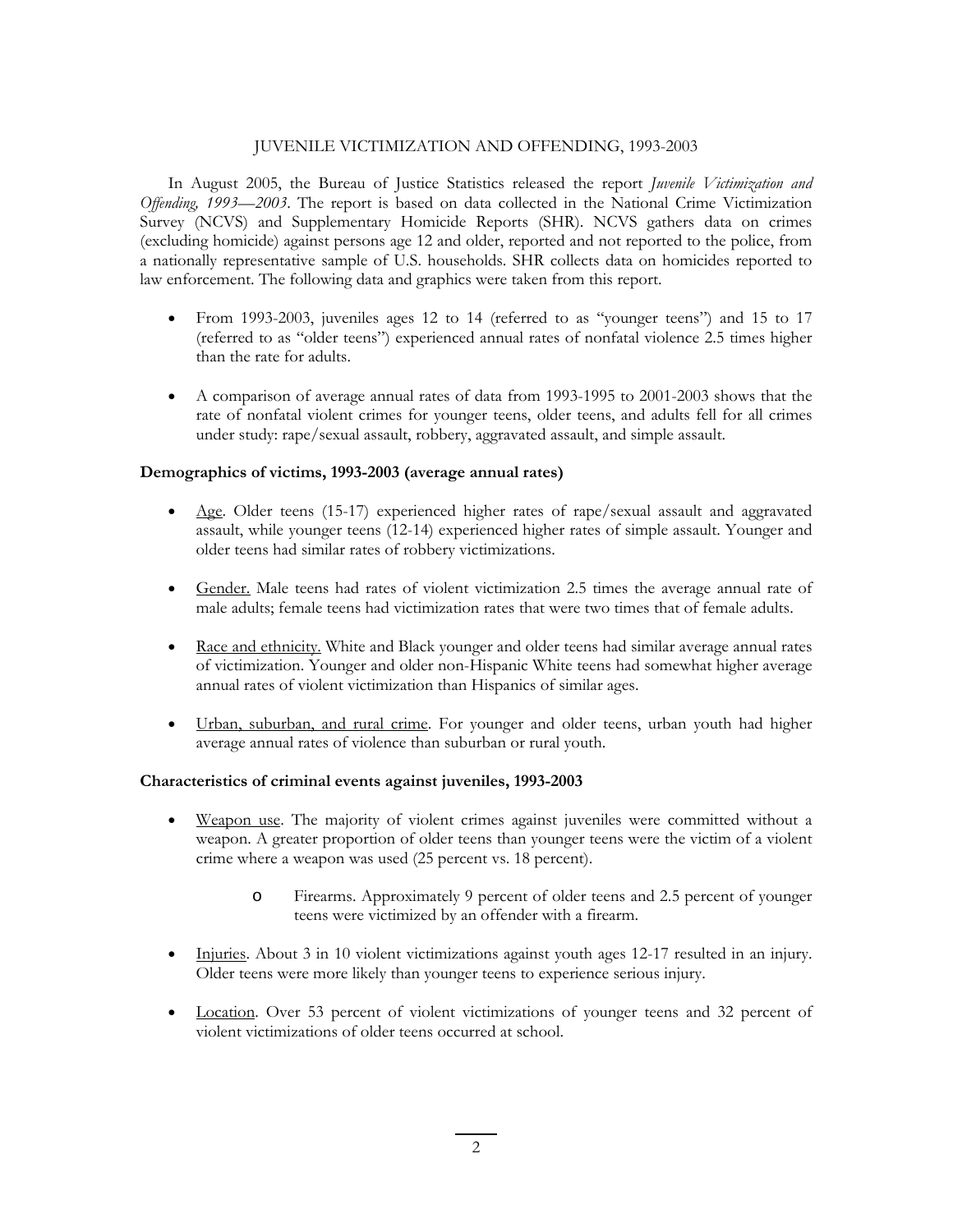- Time of day. Teens in both age groups experienced more violent victimizations during the day (6 a.m. to 6 p.m.) than during the night. However, older teens were 2.5 times more likely than younger teens to be victimized at night.
- Reporting to police. Victimizations against older teens were more likely to be reported to police than victimizations to younger teens (35 percent vs. 23 percent).
	- o Most common reasons why younger teens did not report crime to police: it was reported to another official (30 percent); it was a minor crime (19 percent); it was a private/personal matter (16 percent); it was a child offender (8 percent).
	- o Most common reasons why older teens did not report crime to police: it was a private/personal matter (22 percent) it was a minor crime (21 percent); it was reported to another official (17 percent); afraid/fear of reprisal (4 percent).
- Victim-offender relationship. Younger teens were less likely than older teens to be victimized by strangers (32 percent vs. 41 percent). Younger teens were more likely to be victimized by a schoolmate than were older teens. Older teens were more than 3.6 times as likely as younger teens to be victimized by an intimate (4 percent vs. 1percent, respectively).

## **Demographics of offenders, 1993-2003**

- $\Delta$ ge. Eighty percent of teens ages 12-14 and 52 percent of teens age 15-17 perceived their offender to be a juvenile.
- Gender. Seventy-six percent of violent crimes committed by juveniles were committed by males.
- Race. Fifty-nine percent of violent juvenile crimes were committed by White offenders, and 25 percent were committed by Black offenders.
- Perceived gang involvement. Eleven percent of young teen victims and 14 percent of older teen victims perceived the offender to be part of a gang. However, across both age groups, approximately 40 percent could not determine whether the offender was a gang member.
- Drug and alcohol use. About 11 percent of older teen victims and 5 percent of younger teen victims reported that the offender was using drugs or alcohol. Across both teen age groups, approximately 40 percent could not determine whether the offender was using drugs or alcohol.

#### **Homicide victims and offenders, 1993-2003**

- Homicide victimization rates fell across all age groups, with the greatest decline seen for younger teens.
- Homicide offending rates fell across all age groups, and the decline for teens was twice that of adults. Older teens had higher rates of committing a homicide than all other age groups.